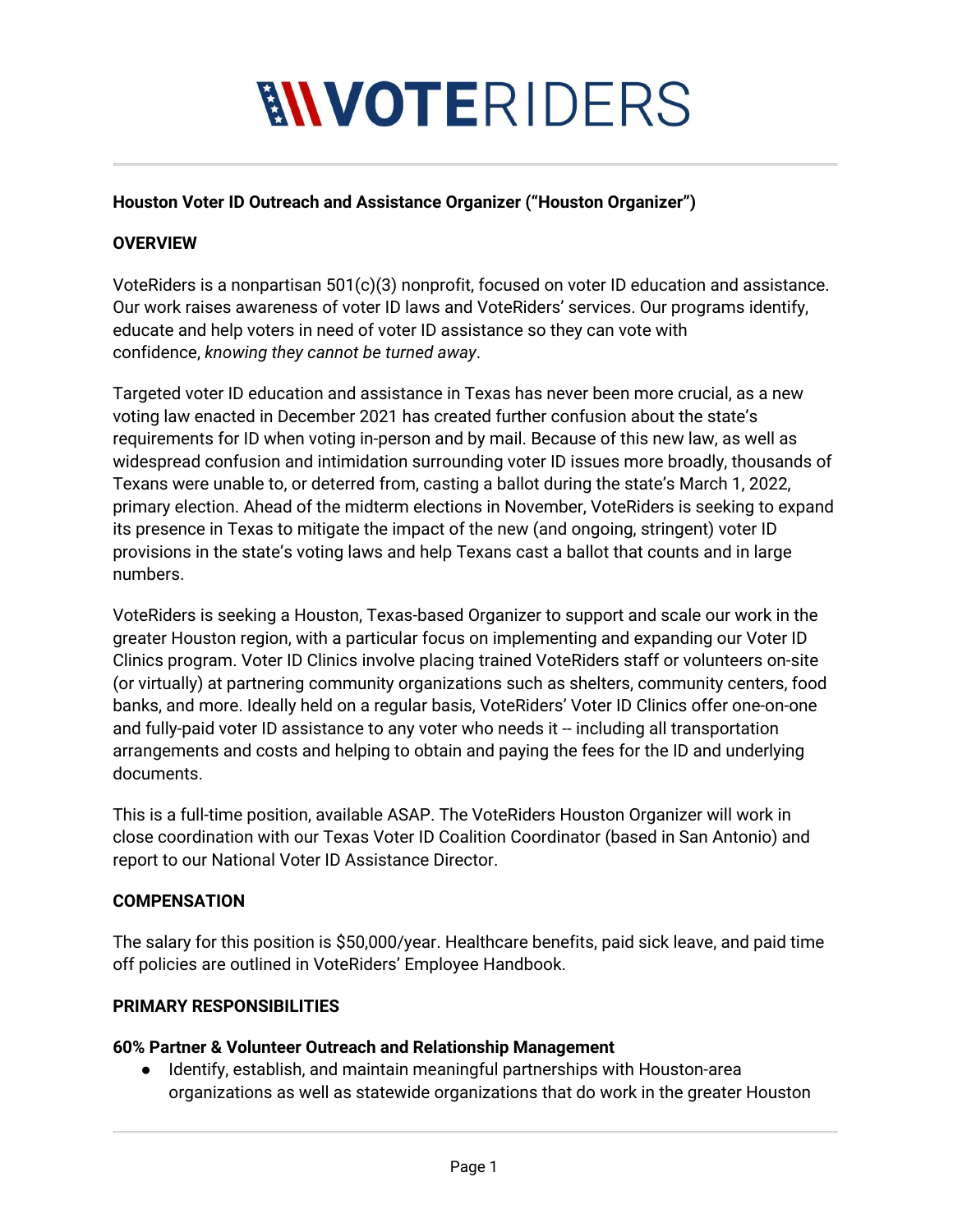# **MVOTERIDERS**

region to support voter ID outreach and assistance, with a focus on direct service provider organizations and community groups that are willing and able to host regular Voter ID Clinics or refer people in need of voter ID assistance and information to VoteRiders

- Train partner organization staff and volunteers on Texas's voter ID law and on the implementation of Voter ID Clinics, ensuring productive and ongoing partnerships that enable VoteRiders' partners to deliver ID education and assistance to the communities they serve
- Recruit, train, and oversee a diverse group of VoteRiders volunteers who can support Voter ID Clinics in-person and virtually, as well as provide virtual ID assistance outside of regular Voter ID Clinic events
- Promote VoteRiders' tools and services widely with partner organizations in Texas, including our bilingual Voter ID Chatbot, Voter ID Helpline, and Texas Voter ID Information wallet cards

#### **30% Voter Engagement**

● Directly assist voters at Voter ID Clinics and virtually as needed, providing individual voter assistance to community members

#### **10% Reporting**

- Ensure timely and comprehensive reporting on established program metrics of success, including: number of partnerships established, number of volunteers recruited, number of partner staff and volunteers trained, number of volunteers trained, number of Voter ID Clinics organized, number of voters assisted along with the voter ID status of those assisted, number of voters otherwise educated about voter ID, and others
- Track and reconcile expenses associated with the organization of Voter ID Clinics and voter ID assistance
- Document stories, visually and otherwise, of voters assisted, including the steps taken to obtain an acceptable ID and capturing impact stories for posting on social and digital media as well as through traditional media coverage of Voter ID Clinics

### **QUALIFICATIONS**

#### **Required**

- Lives in (or willing to relocate ASAP to) Harris County (Houston, Texas), or in surrounding counties (relocation funds are not included)
- Two years' experience in grassroots organizing in Texas or the greater Houston region (preferred) or elsewhere in a similar role
- Exceptional interpersonal skills and entrepreneurial spirit
- Highly self-motivated and -directed
- Strong communications skills and highly responsive